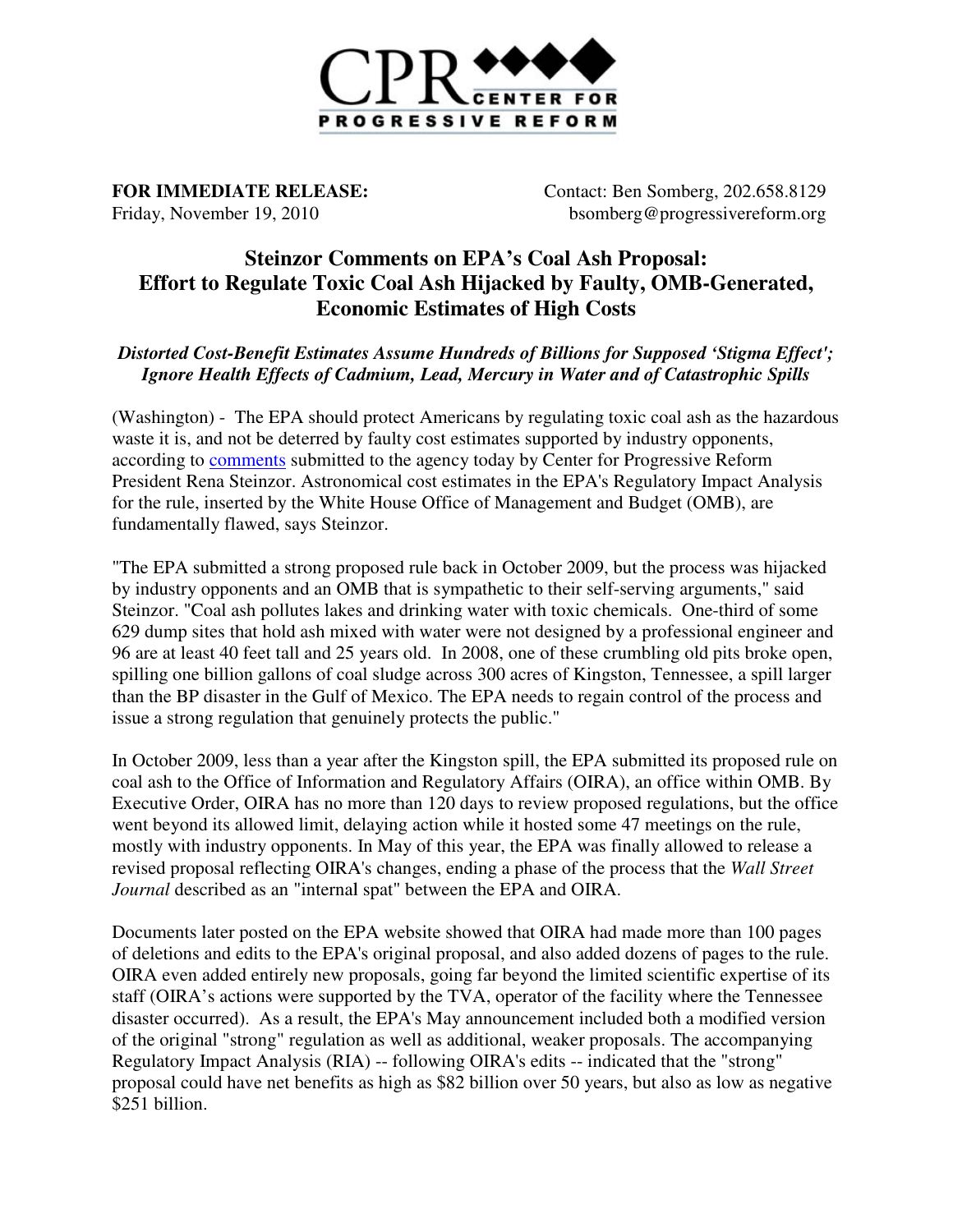That enormous range of projected net benefits flies in the face of the writings of OIRA Administrator Cass Sunstein. In a 2007 book, he wrote that "In order for CBA [cost benefit analysis] to be workable, regulators need to have a relatively restricted range of possibilities." The huge range of possible impacts forecast in the RIA has also served to legitimize arguments by regulatory opponents that a strong regulation could cause great harm.

But the economic estimates are unsubstantiated and arbitrary, Steinzor asserts in her comments. The potentially devastating negative benefits are almost entirely the result of a predicted "stigma effect," which is estimated to cost \$231 billion in economic and environmental losses. Companies that reuse coal ash have argued that consumers and companies would no longer buy products that incorporate recycled coal ash if coal ash disposed at power plants is regulated as a hazardous waste (or euphemistically, as a "special waste"). The EPA's "strong" proposal would treat coal ash dumped into the ground as hazardous – because it is indeed hazardous – but would not regulate coal ash when it is reused. The \$231-billion argument accepts industry's logic and is based on the dual notion that companies (largely construction companies) will use more expensive materials to avoid using recycled coal ash, while utility companies will similarly forego their economic incentives to provide coal ash for reuse—instead paying more to dispose of it, out of an overwhelming fear of liability.

Steinzor notes that a "stigma" argument of this scale is unprecedented in a rulemaking, and defies the history of regulation of toxic chemicals: increasing safety requirements for the disposal of a substance nearly always increases, not decreases, the incentives to recycle more of the product. In response to a stigma argument advanced by the petroleum industry, the D.C. Circuit held in 1988 that "the historical development of [RCRA's] statutory scheme" precluded the EPA from considering the stigma effect when deciding whether to list recycled oil as a hazardous waste under the Resource Conservation and Recovery Act (RCRA). That decision is a controlling legal precedent today and should have precluded the entire stigma estimate from being included in the RIA, Steinzor argues.

The RIA suggests the possibility of a 51-percent reduction in the reuse of coal ash, described as a "reasonable approximation in the absence of information to the contrary." In effect, the RIA applies as a default an arbitrary amount of reduction that is overwhelmingly favorable to industry interests, in that it makes the expected costs of the "strong" proposal appear to dwarf the expected benefits. Instead of placing the burden of proving such an enormous effect on industry commenters, the RIA places the burden on those who would challenge these numbers to supply "information to the contrary."

The comments identify a host of other problems in the RIA for the "strong" option. The RIA:

- Makes the assumption that utility companies will "eventually" discover and address contamination on their own, even without state monitoring requirements. These arbitrary calculations reduce the number of cancers prevented by the rule from 2,509 to 726, and reduce the avoided-cancer benefits by approximately \$380 million.
- Underestimates the cost and frequency of impoundment failures. Zero dollars are allocated for human health and other effects of spills, and "significant" spills (of between 1 million and 1 billion gallons) are defined only by the cleanup costs that plant-owners would have to pay.